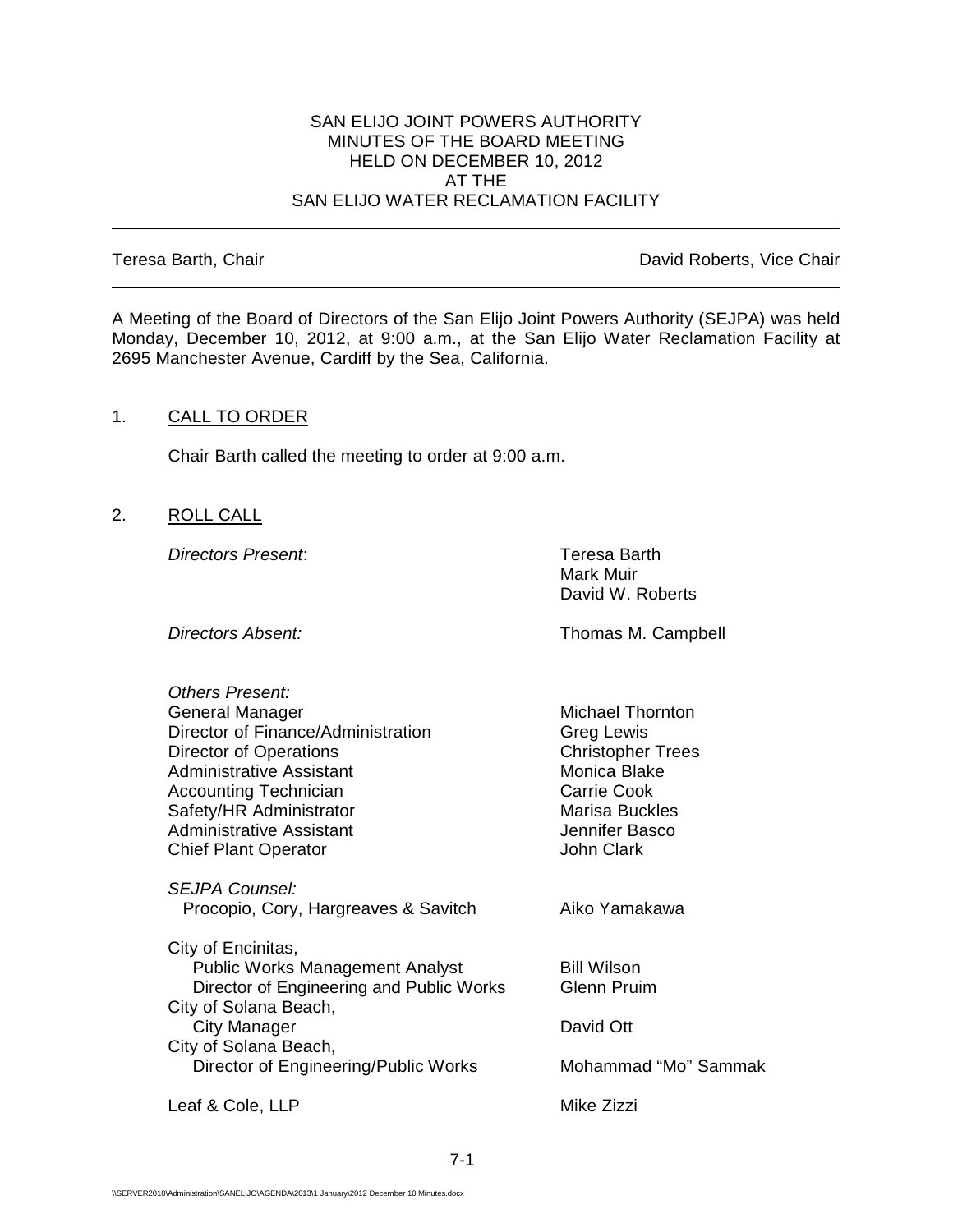#### 3. PLEDGE OF ALLEGIANCE

Vice Chair Roberts led the Pledge of Allegiance.

#### 4. ORAL COMMUNICATIONS

Glenn Pruim, Director of Engineering and Public Works for the City of Encinitas introduced himself to the SEJPA staff and Board Members.

### 5. PRESENTATION OF AWARDS

The General Manager recognized John Clark, Chief Plant Operator, for 20 years of service, and announced to the Board of Directors that Mr. Clark will be retiring at the end of the month.

The General Manager recognized Monica Blake, Administrative Assistant, for 5 years of service, and announced to the Board of Directors that Ms. Blake is also retiring at the end of the month.

The General Manager presented David Roberts, Vice Chair of the SEJPA Board of Directors, with an award for his service to the SEJPA as both a Board Member and as Chair of the Board. The General Manager noted that this will be Vice Chair Roberts last meeting as a member of the SEJPA Board of Directors and that staff wishes him well in his new position as San Diego County Board Supervisor.

# 6. CONSENT CALENDAR

Moved by Vice Chair Roberts and seconded by Board Member Muir to approve the Consent Calendar with unanimous vote of approval.

Consent Calendar:

| Agenda Item No. 7  | Approval of Minutes for the November 13, 2012 meeting                           |
|--------------------|---------------------------------------------------------------------------------|
| Agenda Item No. 8  | Approval for Payment of Warrants and Monthly<br><b>Investment Report</b>        |
| Agenda Item No. 9  | San Elijo Water Reclamation Facility Treated Effluent<br>Flows - Monthly Report |
| Agenda Item No. 10 | San Elijo Joint Powers Authority Recycled Water Program<br>- Monthly Report     |

# 11. ITEMS REMOVED FROM CONSENT CALENDAR

None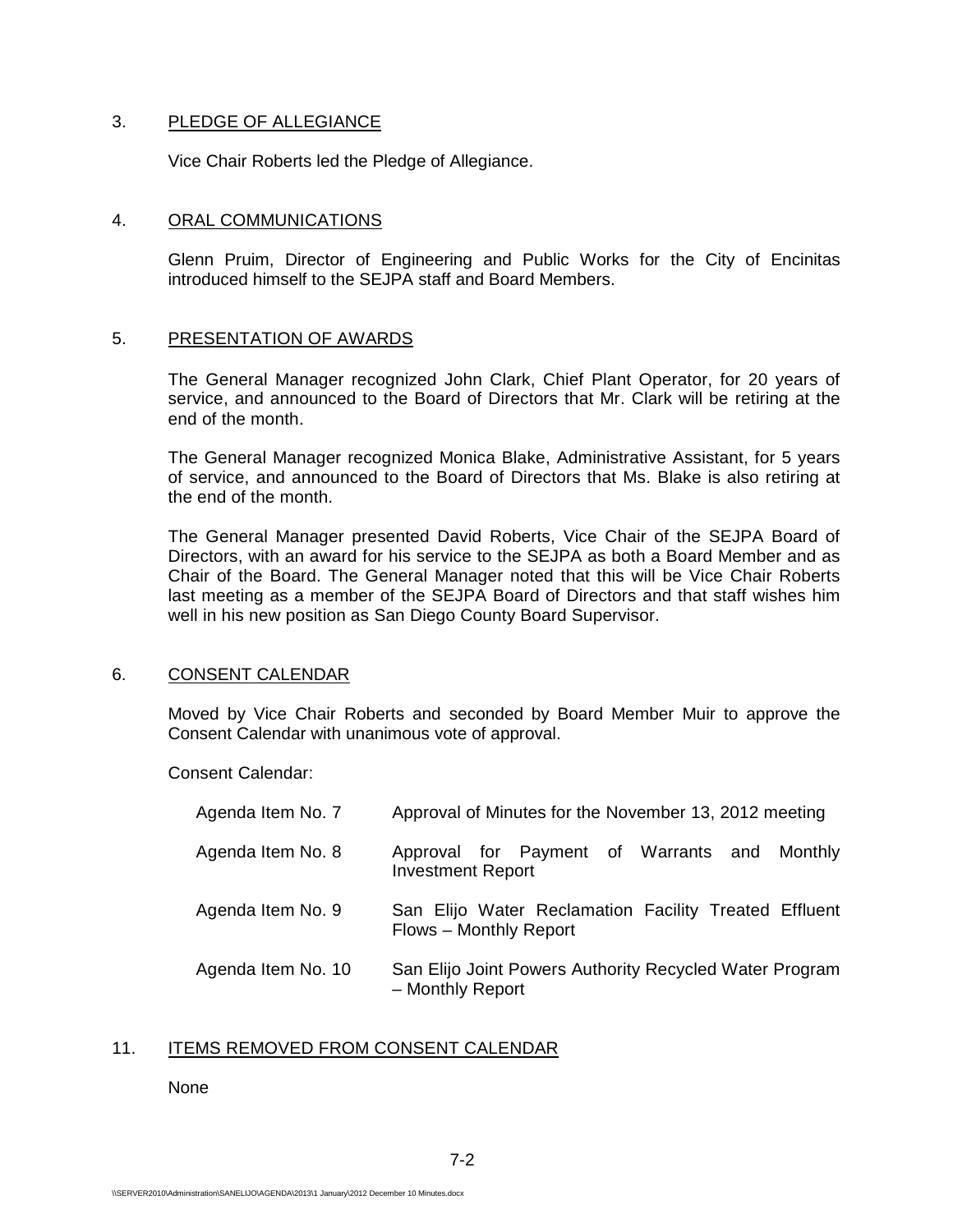# 12. SAN ELIJO JOINT POWERS AUTHORITY ANNUAL AUDIT

The Director of Finance/Administration presented the 2011-12 Fiscal Year Audit and introduced Mike Zizzi from Leaf & Cole, LLP to give an overview of the audit findings. Leaf & Cole, LLP is in the second year of a four year contract to provide audit services for the SEJPA. Mr. Zizzi stated that the SEJPA's financial statements are in conformity with accounting principles generally accepted in the United States of America, as well as the State Controller's minimum auditing requirements. Mr. Zizzi stated that the financial statements this year were more complex than in prior years due to the 2011 bond refinancing and prepayment of the California Energy Commission loan with proceeds from the new bond issue. Mr. Zizzi commented on the complexity of the Statement of Audition Standards (SAS) 114 letter and stated the majority of the audit adjustments were due to the bond refunding. Mr. Zizzi stated that from an operational standpoint, excluding the bond refinancing, the year under audit was very similar to years past. Mr. Zizzi concluded his presentation with a review of the financials and statement of cash flows, and then answered Board Member questions.

Moved by Vice Chair Roberts and seconded by Board Member Muir to:

1. Accept and file the 2011-12 Fiscal Year Audit for the San Elijo Joint Powers Authority.

Motion carried with the following vote of approval:

AYES: Barth, Muir and Roberts NOES: None ABSENT: Campbell ABSTAIN: None

### 13. 2012 YEAR IN REVIEW – RECOGNIZING AGENCY ACHIEVEMENTS AND **SUCCESSES**

The General Manager presented highlights of the SEJPA's accomplishments and successes for the calendar year 2012. Included in the highlights were that the agency achieved perfect permit compliance and incurred zero wastewater spills during the year. In addition, due to treatment process improvements, the SEJPA greatly exceeded minimum treatment requirements for ocean discharge of treated effluent. The General Manager also reported that this is the  $12<sup>th</sup>$  consecutive year without a lost workday due to injury. The General Manager reviewed industry recognition awards for 2012 including the California Wastewater Environment Association (CWEA) award for Small Plant of the Year, at both the local and state level. The General Manager also noted that CWEA recognized a SEJPA employee as the San Diego Section Operator of the Year. The General Manager concluded his presentation with a review of the capital infrastructure projects that the SEJPA is leading or partnering on.

This memorandum was submitted for information only.